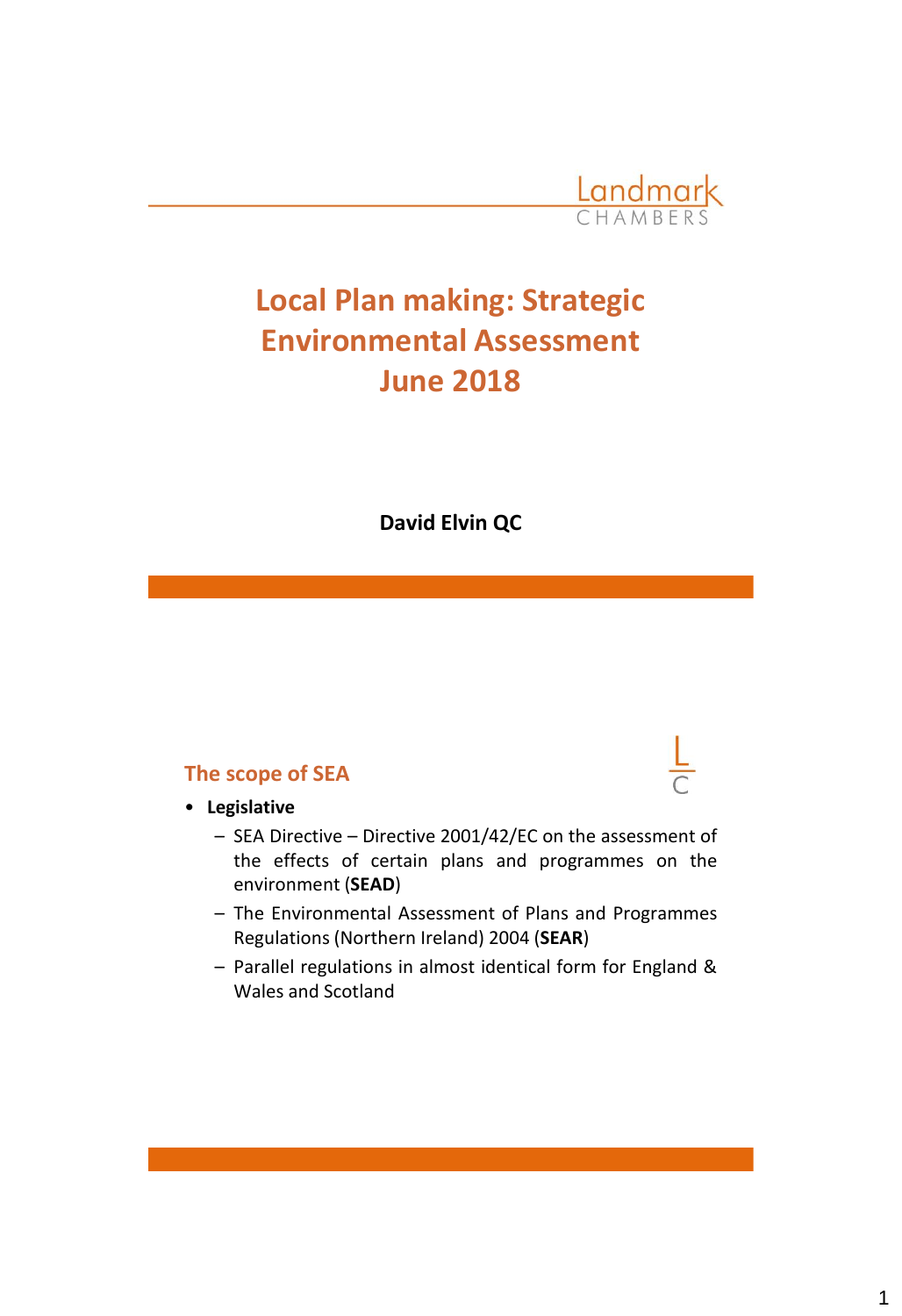

- **EU Guidance**
	- <http://ec.europa.eu/environment/eia/sea-legalcontext.htm>
	- Commission's Guidance on the implementation of Directive 2001/42/EC on the assessment of the effects of certain plans and programmes on the environment (2002)
	- Environmental Assessments of Plans, Programmes and Projects Rulings of the Court Of Justice of the European Union, 2017 – [http://ec.europa.eu/environment/eia/pdf/EIA\\_rulings\\_web.pdf](http://ec.europa.eu/environment/eia/pdf/EIA_rulings_web.pdf)
	- See also **Study concerning the report on the application and effectiveness of the SEA Directive (2001/42/EC)** (2009)
		- "4.1 The two Directives are to a large extent complementary: the SEA is "up-stream" and identifies the best options at an early planning stage, and the EIA is "down-stream" and refers to the projects that are coming through at a later stage."

### **The scope of SEA**



#### • **National guidance**

- *SPPS* Sept 2015 §§3.31, 4.40, 5.32 plan preparation and sustainability appraisal to include meeting SEA requirements
- *DOE Development Plan Practice Note No. 4* Sustainability Appraisal incorporating Strategic Environmental Assessment (April 2015) and the other DP Practice Notes Nos. 1-9 generally
- *A Practical Guide to the Strategic Environmental Assessment Directive* (Sept 2005) jointly issued by all UK authorities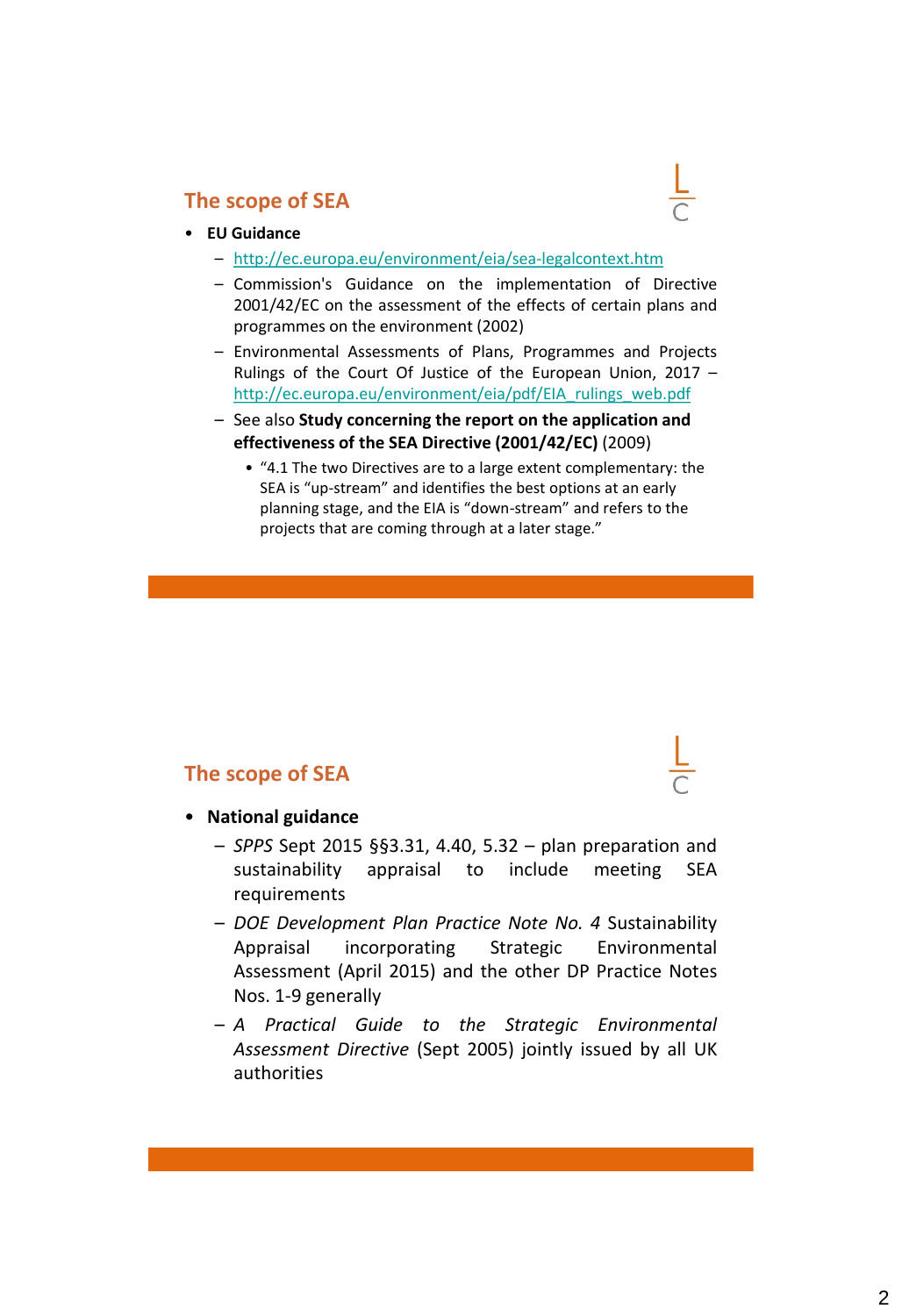- SEAD: "plans and programmes".
- Article 2(a): "Plans and programmes ... as well as any modifications to them" which are:
	- "subject to preparation and/or adoption by an authority at national, regional or local level or which are prepared by an authority for adoption, through a legislative procedure by Parliament or Government"; and
	- "required by legislative, regulatory or administrative provisions".
- Reg. 2(2) SEAR replicates the SEAD definition

### **The scope of SEA**

- Article 3 (reg. 2(2) SEAR): the list of plans and programmes in respect of which SEA is required to be carried out, if those plans and programmes are likely to have significant environmental effects, includes:
	- "plans and programmes ... which are prepared for ... town and country planning or land use and which **set the framework** for future development consent of projects listed in Annexes I and II to the [EIA Directive]"
- Local development plans (see s. 2011 Act) made under Part 2 of the 2011 Act fall within requirement for SEA since they
	- are required by legislative provisions since the components of the LD plans (the plan strategy and the local policies plan) are required to be produced by ss. 6-9 of the 2011 Act
	- "set the framework" for future projects given the presumption in favour of the local development plan in s. 6(4) of the 2011 Act (see also s. 45).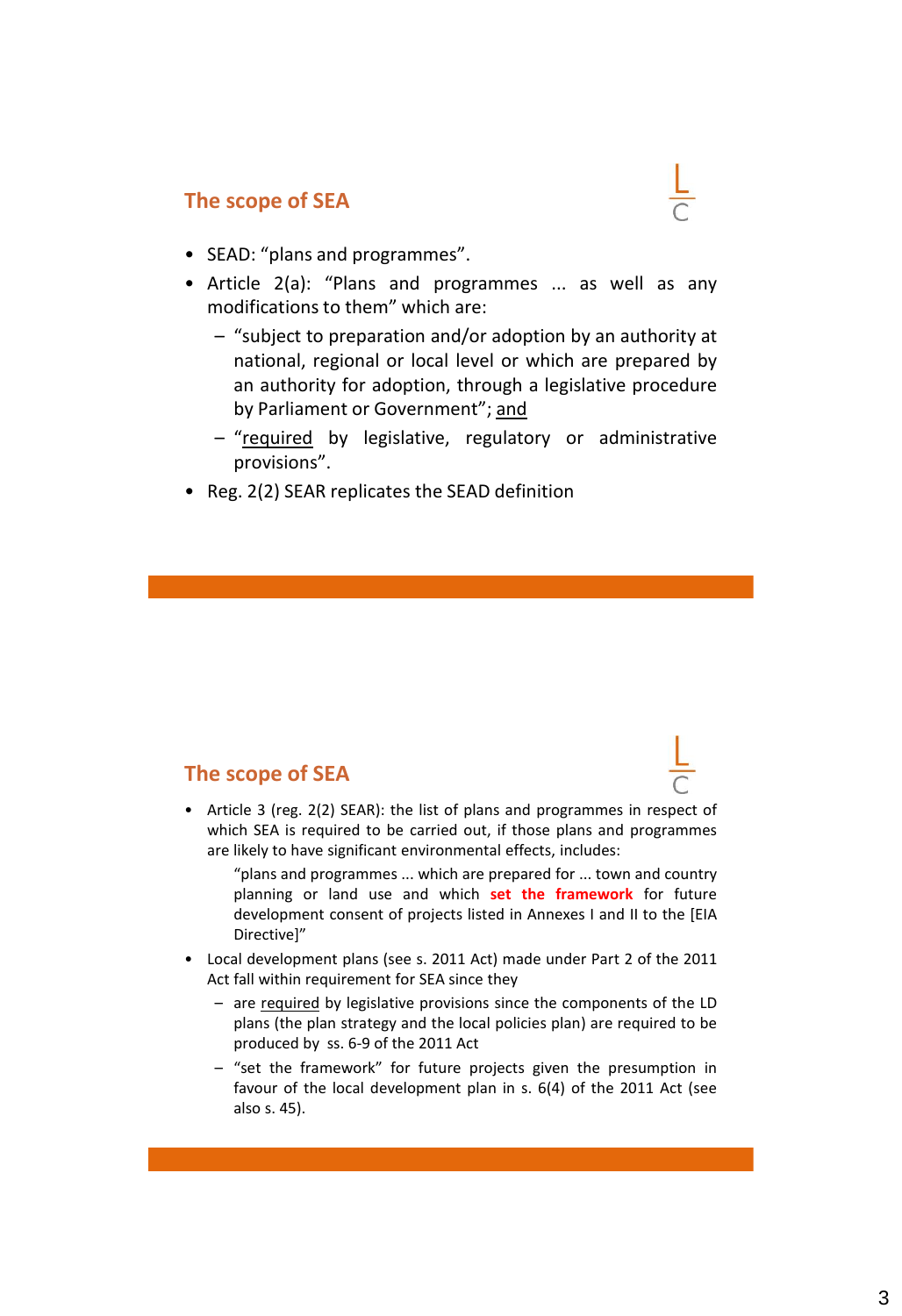- Other policy may also require SEA given the duty imposed on the Department under s. 1 of the 2011 Act with regard to planning policy.
	- However, see Girvan LJ in *Central Craigavon Ltd's Application* [2011] NICA 17 at §§36-43 which suggests otherwise both on the basis that it was not "required" and because it did not "set the framework" both of which propositions are open to debate.
	- RDS must be subject to SEA since RDS is required by Strategic Planning (Northern Ireland) Order 1999 – reg. 3 imposes duty to formulate "a strategy for the long-term development of Northern Ireland".
	- See *Alternative A5 Alliance's Application* [2014] N.I. 96 at §§116-145, acceptance of the plan for the A5 scheme by the NI Executive should have been subject to SEA.

#### **The scope of SEA**

- *Inter-Environnement Bruxelles ASBL v Région de Bruxelles-Capitale C-567/10* [2010] ECR I-5611
- A broad approach is required. The fact that the adoption of a plan/programme is not compulsory does not mean SEA is not required:
	- "...plans and programmes whose adoption is regulated by national legislative or regulatory provisions, which determine the competent authorities for adopting them and the procedure for preparing them, must be regarded as 'required' within the meaning, and for the application, of [the SEA Directive ]".
- *R. (Buckinghamshire CC) v Secretary of State for Transport* [2014] 1 W.L.R. 324 provides that to set the framework there must be a degree of prescription (missing from a Government policy paper preceding legislation) and the plan must at least limit the range of discretionary factors which can be taken into account in making that decision, or affect the weight to be attached to them (Lord Sumption at [123]-[124]).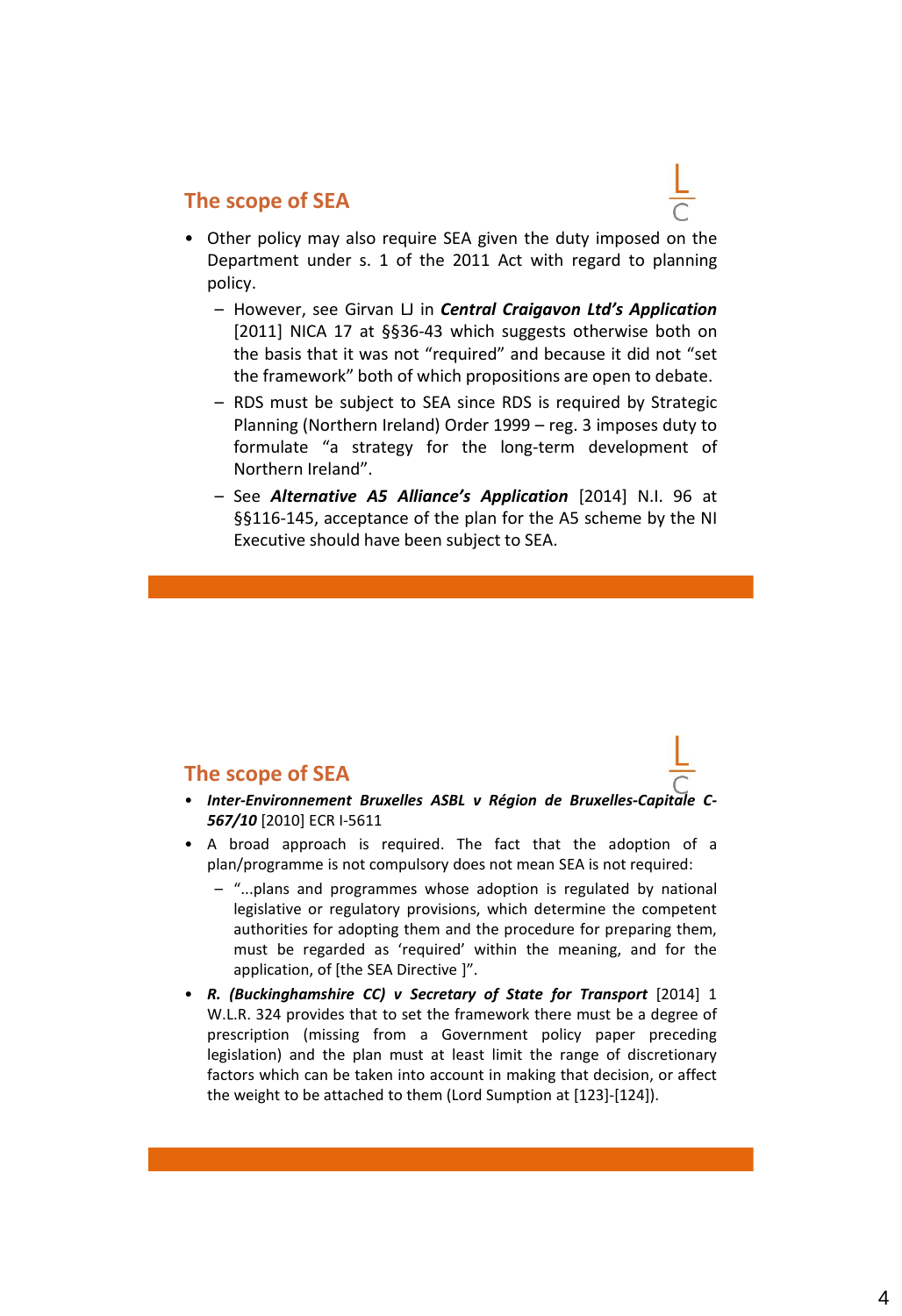- The specific approach in the *Inter-Env. Bruxelles* case disapproved by Lord Neuberger and Lord Mance though applied (pre-Supreme Court) by Stephens J. in the *Alternative A5* case and by Lindblom J. in *R (West Kensington Estates Tenants & Residents' Association) v Hammersmith and Fulham LBC* [2013] EWHC 2834 (Admin) (supplementary planning guidance)
- Lord Neuberger at §187 clearly preferred the analysis of AG Kokott in *Inter-Environnement Bruxelles* to that of the CJEU -
- CJEU has since reaffirmed the broad approach to the SEAD (without directly addressing the above issue)
	- *Dimos Kropias Attikis v Ipourgos Perivallontos C-473/14* [2015] CJEU §50 (referring to *Inter-Env. Bruxelles*)
	- *Patrice D'Oultremont v Région wallonne C-290/15* [2016] AG §§28-35 (AG Kokott); CJEU §§38-41

#### **Environmental report**

- Reg. 11 SEAR sets out the requirements of the report including
	- $-$  "(2) The report shall identify, describe and evaluate the likely significant effects on the environment of–
		- (a) implementing the plan or programme; and
		- (b) reasonable alternatives taking into account the objectives and geographical scope of the plan or programme."
- Information referred to in Schedule 2 may be provided by reference to relevant information obtained at other levels of decision-making (reg. 11(4)
- Information to be included is set out in Sched 2 SEAR (see reg. 11(3)) which includes an outline of the contents and main objectives of the plan, the current state of the environment and its characteristics likely to be affected, mitigation measures, monitoring and "an outline of the reasons for selecting the alternatives dealt with".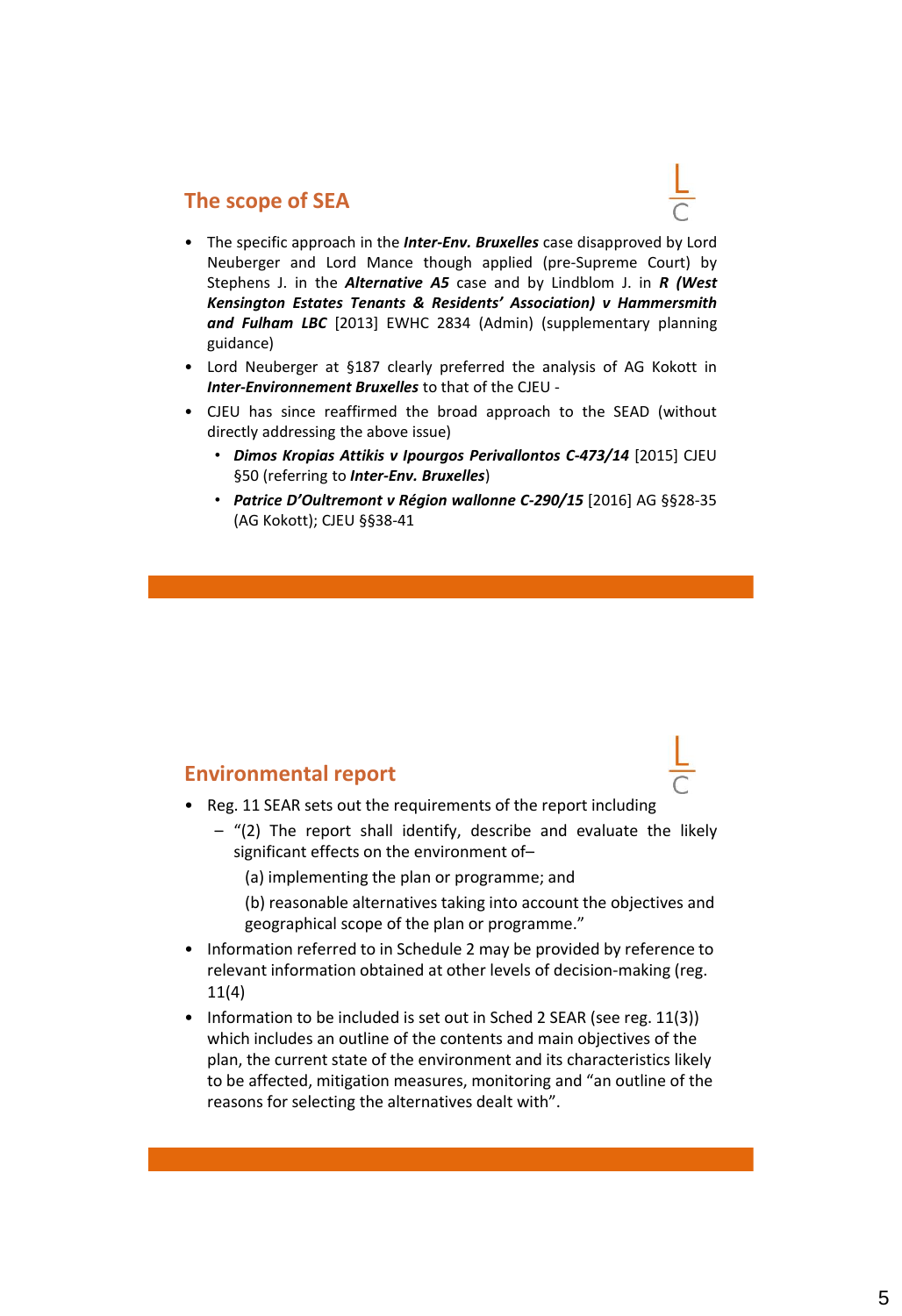#### **Environmental report: Sched 2 para 6**



- "The likely significant effects on the environment, including short, medium and long-term effects, permanent and temporary effects, positive and negative effects, and secondary, cumulative and synergistic effects, on issues such as–
	- (i) biodiversity;
	- (ii) population;
	- (iii) human health;
	- (iv) fauna;
	- (v) flora;
	- (vi) soil;
	- (vii) water;
	- (viii) air;
	- (ix) climatic factors;
	- (x) material assets;
	- (xi) cultural heritage, including architectural and archaeological heritage;
	- (xii) landscape, and
	- (xiii) the inter-relationship between the issues referred to in sub paragraphs (i) to (xii).

#### **Consultation**

- Environmental report to be consulted upon together with the draft plan (see *Seaport*). See SEAR regs. 12 (general requirements) and 13 (transboundary – *Alternative A5 Alliance's Application* [2014] N.I. 96 ).
- *Re Seaport Investments* [2008] Env. L.R. 23 & Case C-474/10 [2012] Env. L.R. 21 (CJEU) -
	- **Weatherup J** Issues about specifying time limits for consultation and whether a separate environmental regulator was required for consultation. SEAD envisaged parallel development of the environmental report and the draft plan with the report impacting on the development of the plan throughout the public consultation. Before public consultation the developing report would influence the developing plan and there would be engagement with the consultation body on the contents of the report. Simultaneous consultation not required but should be concurrent.
	- **CJEU** disagreed that a specified general time limit was required or a wholly independent consultation body as long as there was function separation and "real autonomy". The parallel consultation issue was not referred to the CJEU.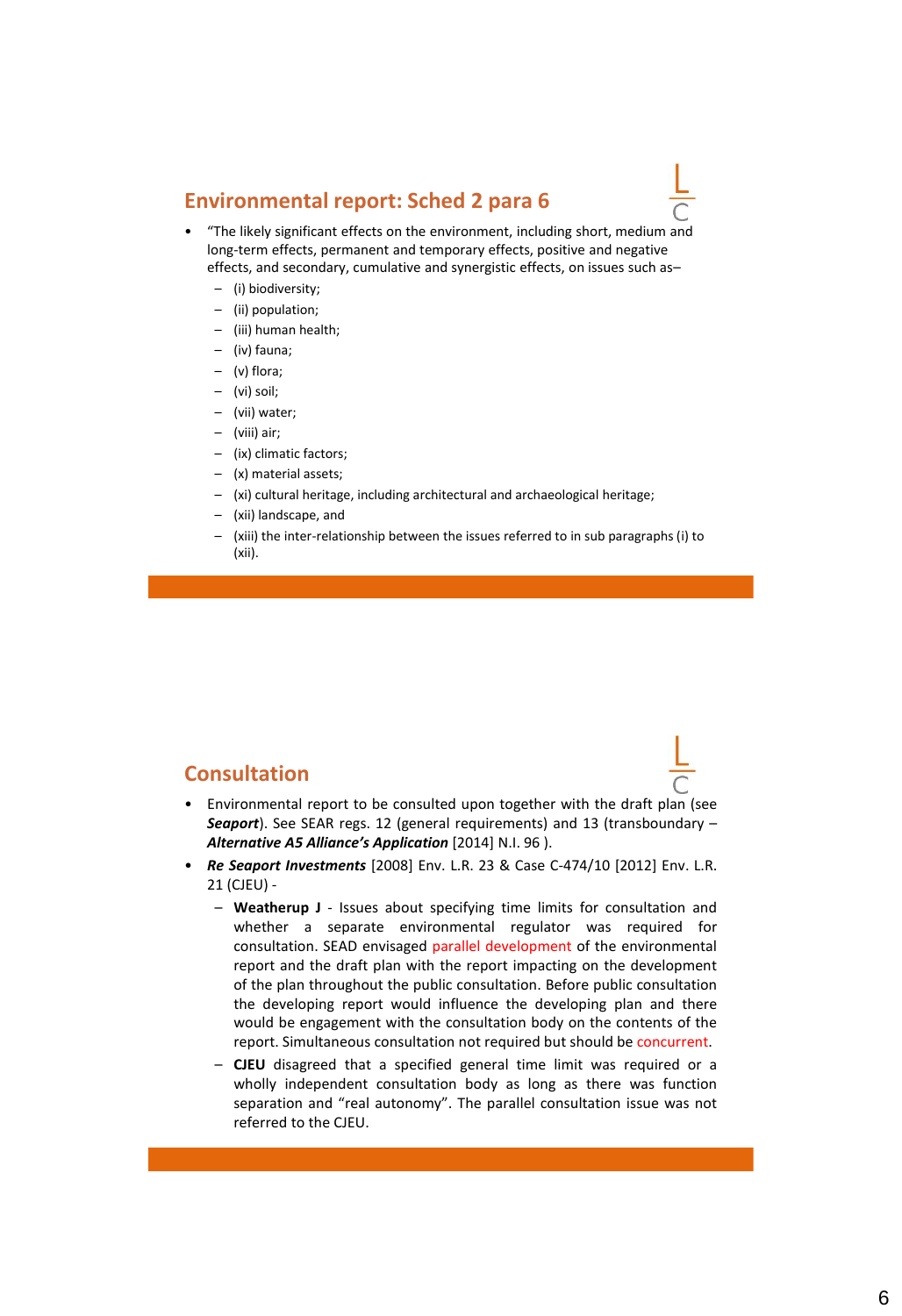#### **Consultation**

- *Kendall v Rochford DC* [2015] Env LR 21 allegation that the "affected public" not been given proper opportunity to express their opinions on the draft Plan together with "the accompanying environmental report" before the Plan was adopted, in breach of the SEAR. K argued that none of those who lived near proposed allocation sites had been directly consulted on the draft Plan and its SA together. The Council had not directly notified any individual members of the public or published any details of those consultations in any local newspaper. When it had consulted the general public it had relied solely on its website.
	- Lindblom J [89]-[95] the council decides what steps to take to bring the plan and env. report to the attention of "public consultees". It is permitted indeed, required—to decide who should be consulted, and how. The SEAR expressly permits the use of a website for this purpose. But concern where uses website alone and fails effectively to notify the public that it was using its website to consult and its failure to use an extra means of consultation, for those unable to use the internet, here amounted, to a breach
	- Discretion applies to refuse relief however since adequate public participation permitted in substance through the various stages of the plan and its examination

# **The requirement to assess reasonable alternatives**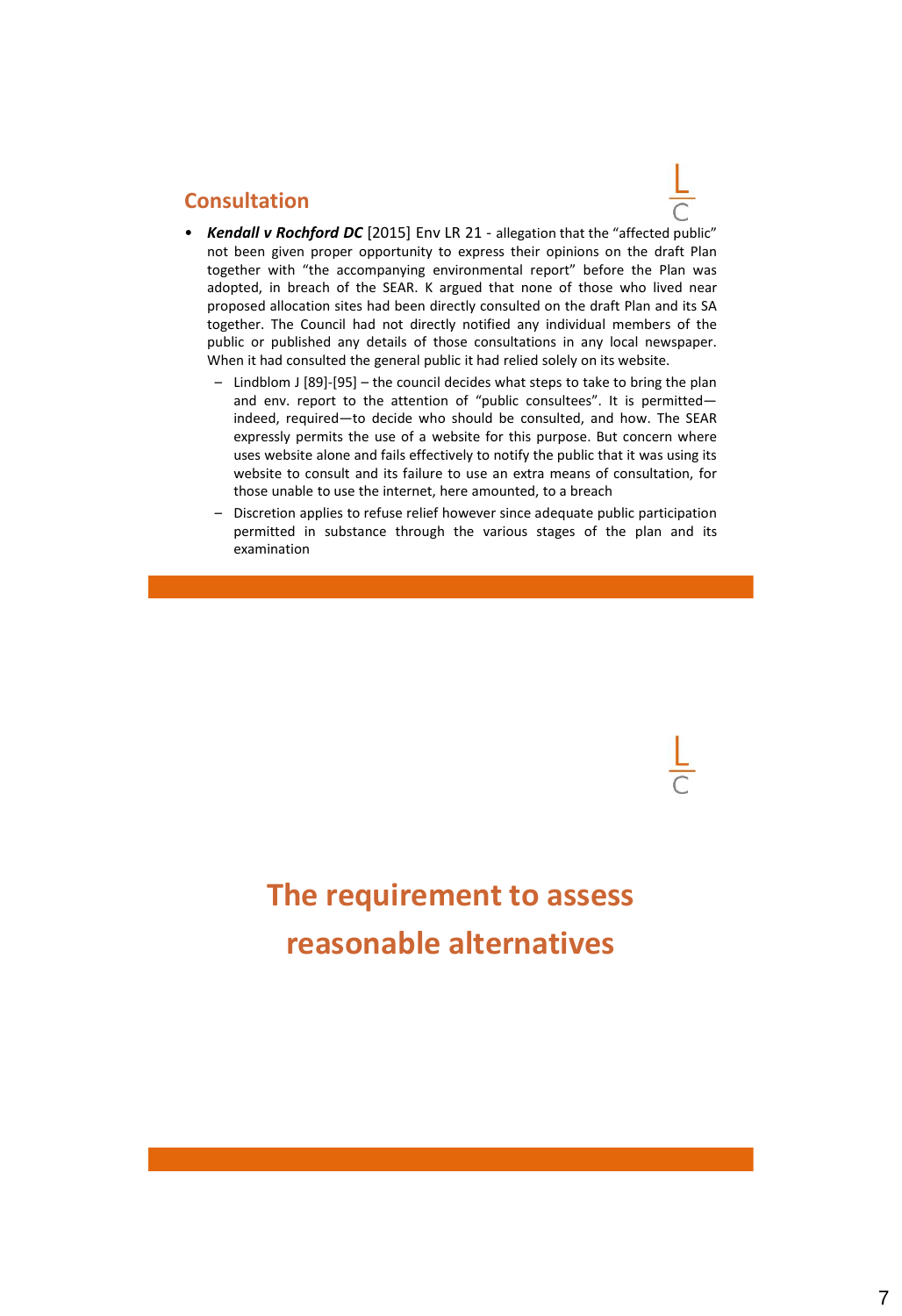

- SEAD Article 5(1)
	- "Where an environmental assessment is required under Article 3(1), an environmental report shall be prepared in which the likely significant effects on the environment of implementing the plan or programme, **and reasonable alternatives taking into account the objectives and the geographical scope of the plan or programme, are identified, described and evaluated**. The information to be given for this purpose is referred to in Annex I".
- Annex I (h)
	- "an **outline of the reasons for selecting the alternatives dealt with**, and a description of how the assessment was undertaken including any difficulties (such as technical deficiencies or lack of know-how) encountered in compiling the required information".
- Replicated in SEAR reg. 11(2)(b) and Schedule 2 para. 8

### **SEA: purpose of assessing alternatives**



"The obligation to identify, describe and evaluate reasonable alternatives must be read in the context of the objective of the Directive which is to ensure that the effects of implementing plans and programmes are taken into account during their preparation and before their adoption."

• UNECE Protocol on Strategic Environmental Assessment "**Applying the Protocol on SEA**":

"SEA facilitates the improved consideration of environmental limits in the formulation of plans and programmes. It helps in considering alternatives and encourages the search for win-win options that open opportunities for new developments within the carrying capacity of ecosystems. SEA thus supports a shift of decision-making towards genuine sustainable development."

• *Heard v. Broadland DC* [2012] Env LR 23 at [71]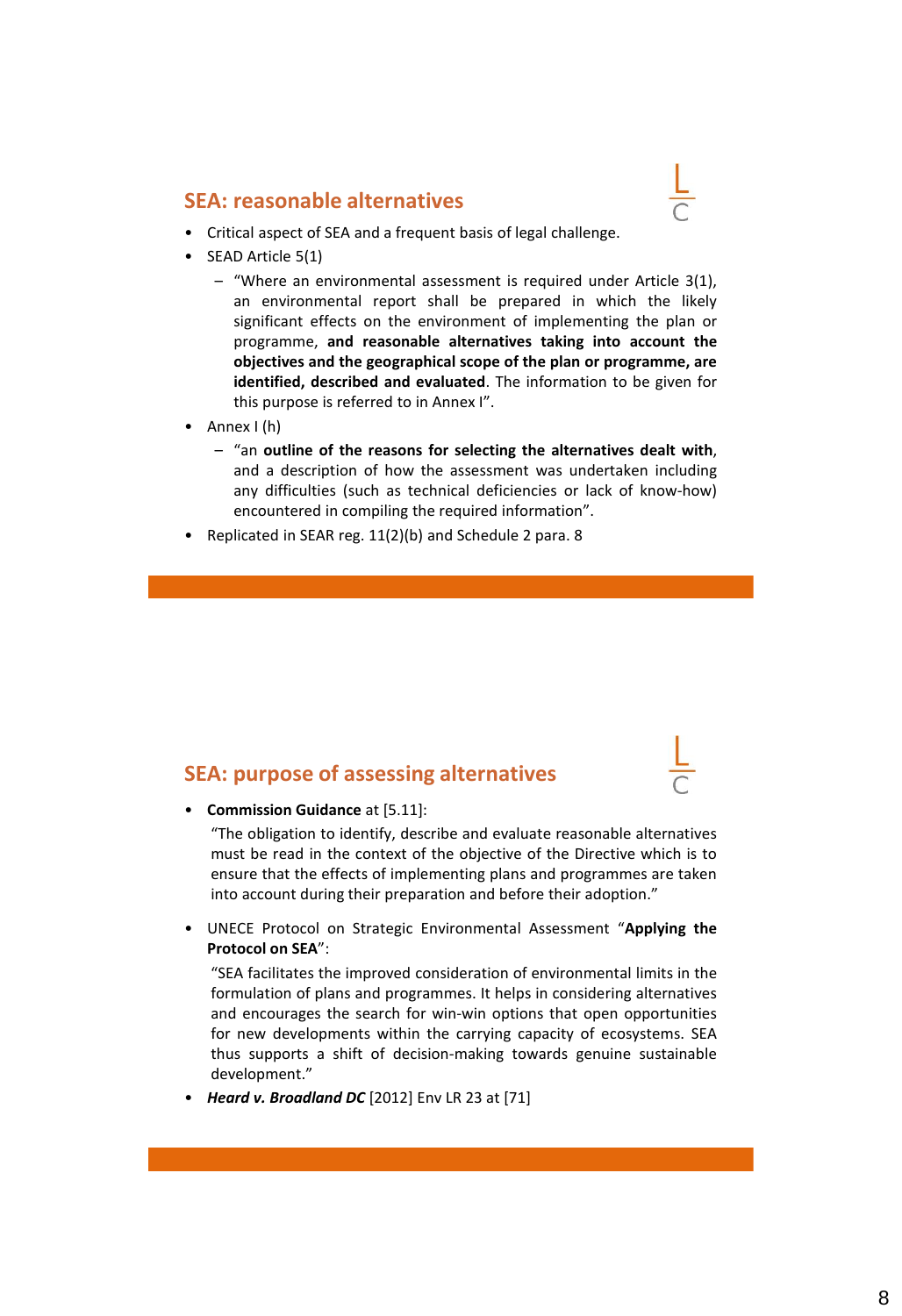#### **UK authorities on reasonable alternatives**

- *St Albans v. Secretary of State* [2010] JPL 70
- *Save Historic Newmarket v Forest Heath DC* [2011] JPL 1233
- *Heard v. Broadland DC* [2012] Env LR 23
- *R (Buckinghamshire CC) v Secretary of State for Transport* [2013] EWHC 481 (Admin) (*HS2*) Ouseley J. who found breach of alternatives duty. Court of Appeal agreed [2013] P.T.S.R. 1194 at [72] and [183]-[185]. Not raised in Supreme Court.
- *Ashdown Forest Economic Development LLP v Secretary of State*  [2014] EWHC 406 (first instance) – wide judgment
- *Cogent Land LLP v Rochford DC* [2013] JPL 170
- *No Adastral New Town v. Suffolk Coastal DC* [2015] Env. L.R. 28
- *R. (Friends of the Earth Ltd) v Welsh Ministers* [2016] Env. L.R. 1
- R. (RLT Built Environment Ltd) v Cornwall Council [2017] JPL 378

#### **SEA: reasonable alternatives**

- **Commission Guidance** at 5.13 and 5.14 and UK Guidance Section 5
	- Duty to consider alternative which would secure the objectives of the plan or programme proposed *within that plan or programme*
	- Not legitimate to select alternatives which have obviously more significant adverse effects than the plan or programme as proposed in a bid to promote the latter.
	- Consider both positive and negative effects.
- *St Albans* failure to consider alternatives to late modification
- *Newmarket* failure in the final report to consider any alternatives to changing housing position and no summary or reference back in the ER to the options process considered earlier
- *Heard* Broadland DC and South Norfolk DC JCS unlawful because the SEA undertaken did not explain (i) which reasonable alternatives to urban growth had been selected for examination and why; and (ii) it had not examined reasonable alternatives in the same depth as the preferred option*.*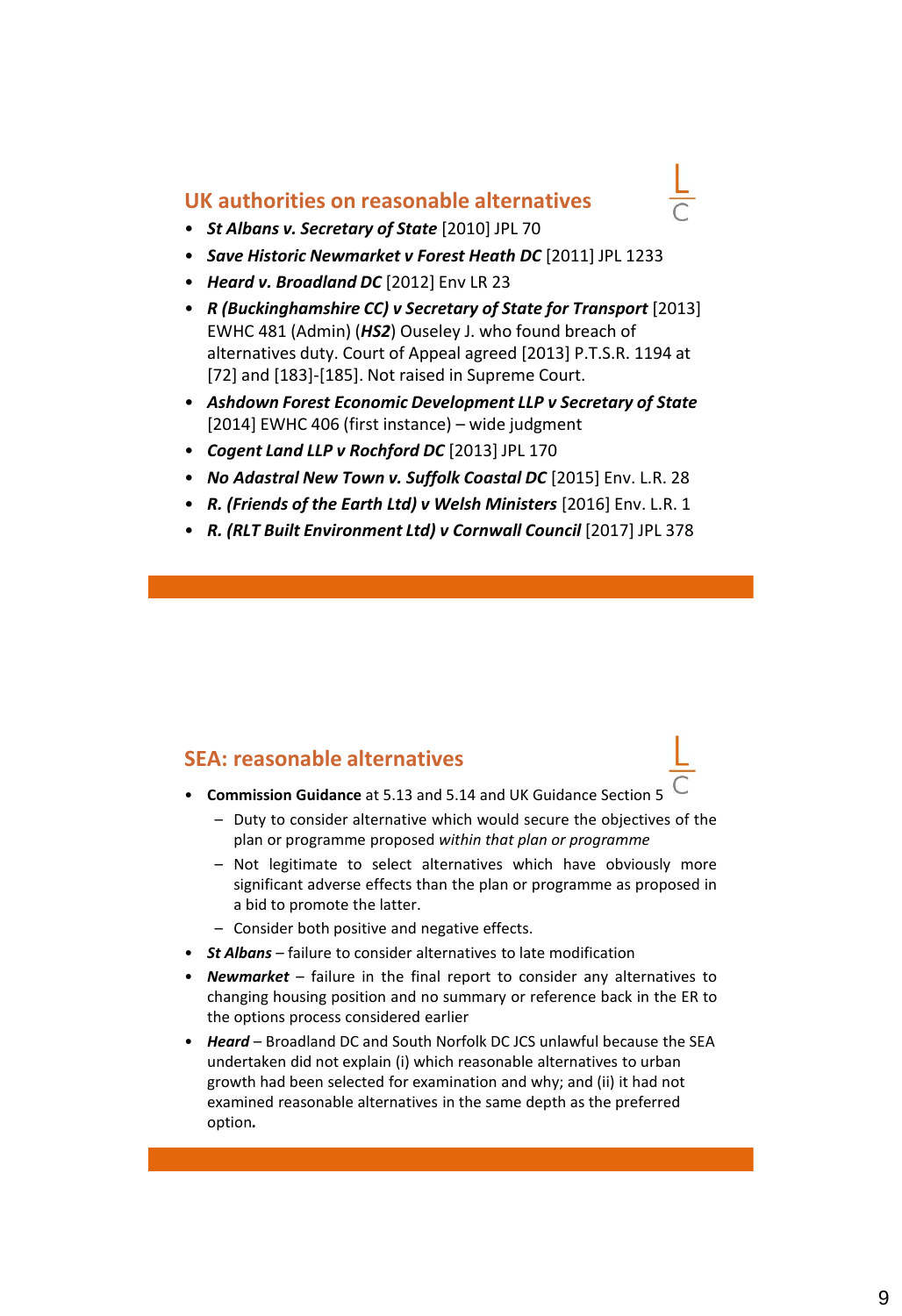- Reasons must be given for both (i) the selection of alternatives for assessment, and (ii) the selection of a preferred option.
- *Newmarket* [16]-[17], [40] alternatives can be sifted out as the draft goes through successive iterations without the need to re-examine at each stage but must give reasons in the report for their rejection, and where the reasoning had been given at earlier stages the ER accompanying the final draft must at least summarise that reasoning. No "paper-chase" (see Commission Guidance)
- *Heard*
	- obvious non-starters could be ruled out [66] but outline of reasons for the selection of alternatives is required and alternatives have to be assessed.
	- There must be "a reasoned evaluative process of the environmental impact of plans or proposals" and the SEAD requires an outline of the reasons for selection of a preferred option even where alternatives also still being considered. Where only one option is under consideration, reasons must be given for that also [70]
	- alternative objectives do not have to be assessed; the focus of SEA is alternative ways of meeting those objectives

#### **SEA: reasonable alternatives**

- The range of alternatives which it is necessary to consider in order to satisfy the requirement that reasonable alternatives be assessed may vary according to the scope of the proposed plan or programme, e.g. thematic plans: see *DB Schenker Rail (UK) Ltd v Leeds City Council* [2013] EWHC 2865 (Admin). A minerals plan therefore did not need to consider housing.
- *R (West Kensington Estates) v. Hammersmith & Fulham LBC* [2013] EWHC 2834 - alternatives assessed in the local plans' SAs. Inappropriate for SPD to introduce different options not ventilated during the local planmaking process itself. However, the SPD there did not add to the options already considered during the plan-making process nor did it favour an option previously rejected.
- *Ashdown Forest Economic Development LLP v SSCLG* [2016] P.T.S.R. 78. Failure to assess reasonable alternatives to new provisions being added to the plan at a late stage. Not enough just to undertake HRA to meet SEA duty.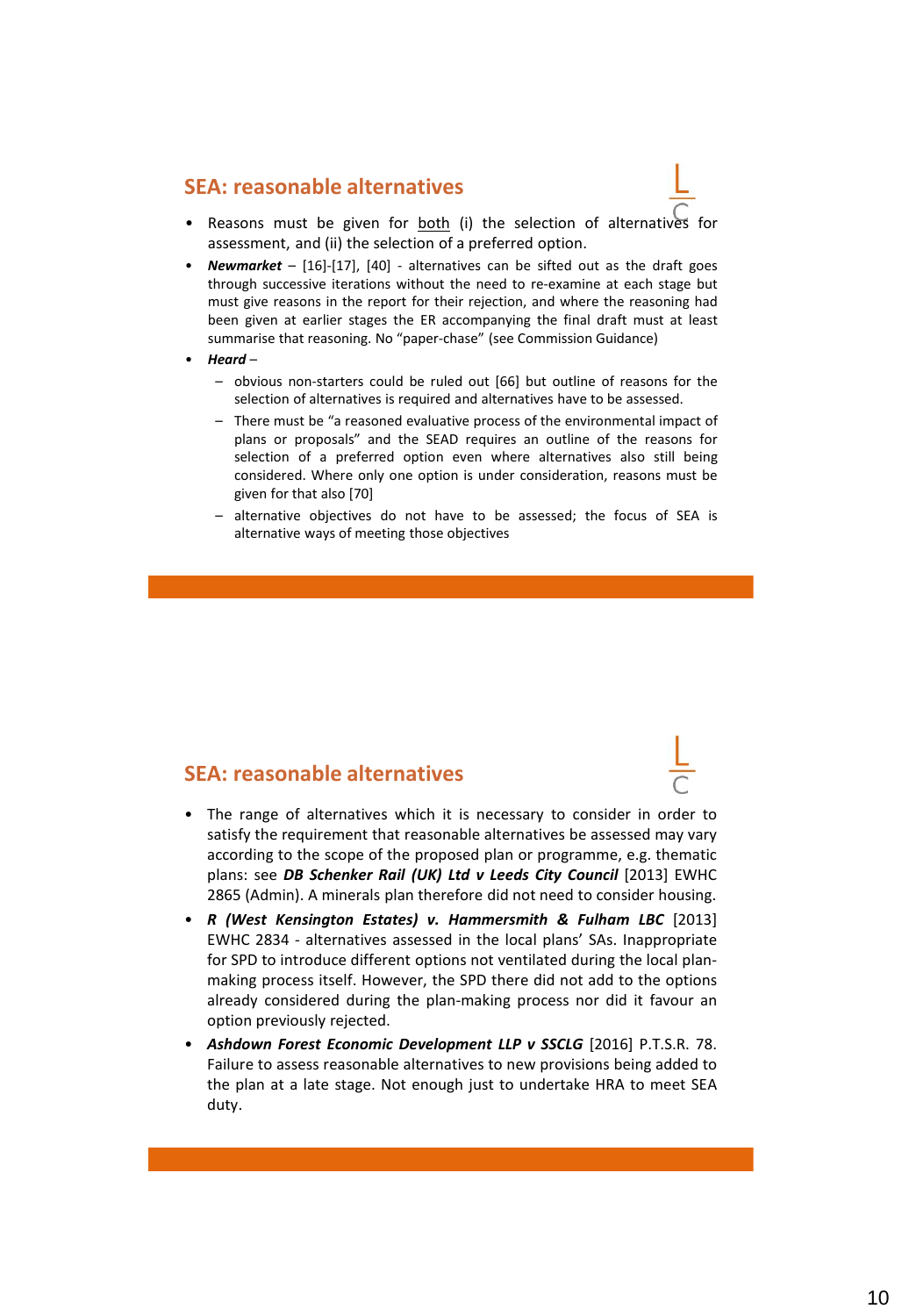

- *R. (Friends of the Earth) v Welsh Ministers* Hickinbottom J. applied *Heard* only need to consider viable alternatives, for the judgment of the plan maker. Other than the plan and the alternatives assessed in the report, none of the options came close to meeting the objective of solving the problems of the M4 around Newport.
- *R. (RLT Built Environment Ltd) v Cornwall Council* draft plan policy designed to address local housing needs and the problem of dwellings used as second or holiday homes by requiring new market housing to restrict occupancy as a principal residence. RLT said that more market housing should have been considered. Hickinbottom J rejected the claim since the Council was entitled to have as an objective the reduction in the number of homes being used as second or holiday homes. At [46] -
	- "SEA is purely procedural in nature: it does not seek to drive or influence underlying policy, but only to require the proper assessment of (and, thereafter, consideration of) the potential environmental effects of a particular plan or programme before its adoption. "Reasonable alternatives" have to be seen through that, environmentally-focused, prism."

#### **SEA: reasonable alternatives**

#### **The level of detail required**

- Article 5(1) of the SEA Directive requires the likely significant environmental impacts of reasonable alternatives to be assessed to the same level of detail as those of the proposed plan or programme.
- As regards "iterative" plan or programme making processes: *Heard*, per Ouseley J:
	- it is not necessary to keep open all options for the same level of detailed examination at all stages ([67]).
	- However, at each stage the preferred option and the alternatives under consideration must be assessed to the same level of detail ([71]).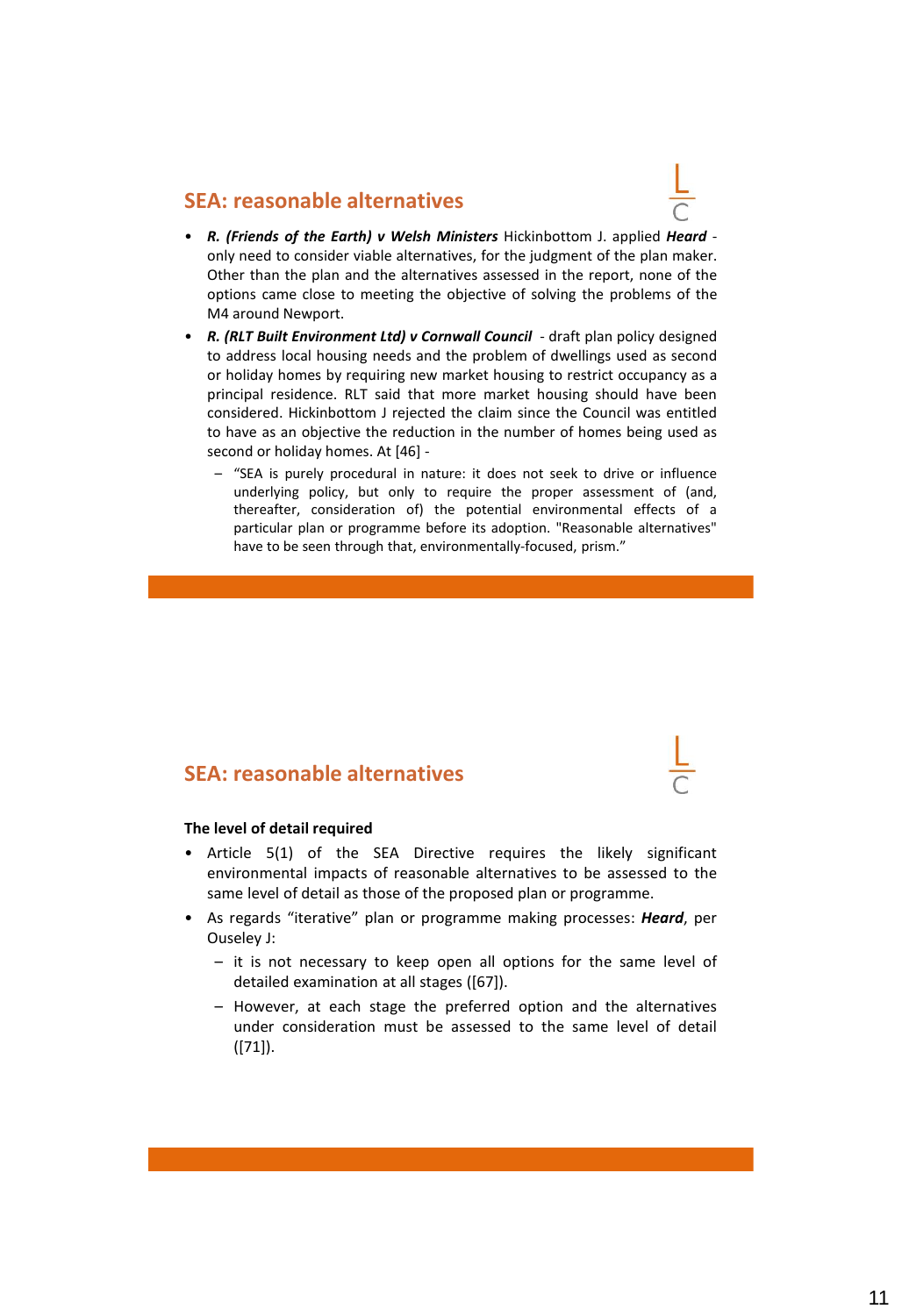#### **SEA: form of the assessment of alternatives**



• **Commission Guidance** [4.7]:

"[i]n order to form an identifiable report, the relevant information must be brought together: it should not be necessary to embark on a paper-chase in order to understand the environmental effects of a proposal. Depending on the case, it might be appropriate to summarise earlier material, refer to it, or repeat it. But there is no need to repeat large amounts of data in a new context in which it is not appropriate."

- *Newmarket* at [15] §4.7 of the Commission Guidance is consistent with the requirement that members of the public must be able to involve themselves in the plan process and for that purpose receive all relevant information. It cannot be assume all those potentially affected would have read previous reports.
- *DB Schenker Rail* reasons for rejection of earlier options appropriately cross-referenced to the ER/SA

#### **SEA: reasonable alternatives**

#### **The extent to which reasons must be given**

- Reasons must be given for both (i) the selection of alternatives for assessment, and (ii) the selection of a preferred option.
- But no obligation to give even an outline reason for disregarding "obvious non-starters" - *Heard*
- *Ashdown Forest Economic Development LLP v SSCLG* Sales J (reversed by the CA on the substance of compliance) emphasised the "limited nature" of the reasons which must be given for the selection of the "reasonable alternatives": only "an outline of the reasons" is required.
- ...but that does not lessen the extent of the duty to assess the chosen alternatives as is clear from the CA's decision.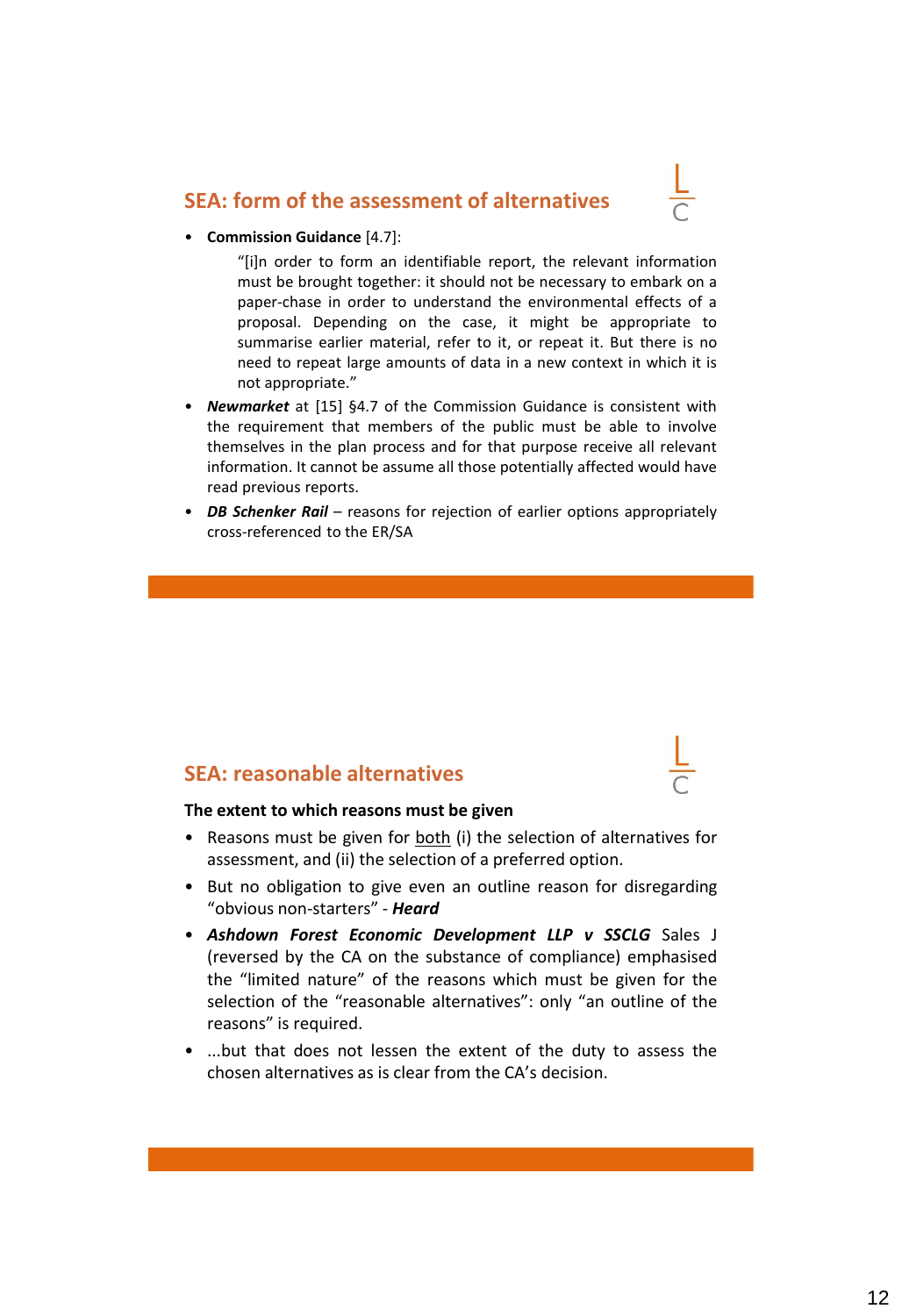

• As to the reasons for preferring the proposed plan as adopted: the proposition that a "prior ruling out of alternatives" may legitimately take place during the iterative process is subject to:

"the important proviso that reasons have been given for the rejection of the alternatives, that those reasons are still valid if there has been any change in the proposals in the draft plan or any other material change of circumstances and that the consultees are able, whether by reference to the part of the earlier assessment giving the reasons or by summary of those reasons or, if necessary by repeating them, to know from the assessment accompanying the draft plan what those reasons are": *Save Historic Newmarket Ltd*.

• See also Ouseley J in *Heard* at [69] to [70].

#### **SEA: defects in the assessment**

- *Cogent Land LLP v Rochford DC* defects in an environmental report can be cured by a later iteration of the document, provided that it is not the case that no adequate assessment of alternatives was produced prior to adoption of the relevant plan or programme. Also EIA authorities such as *R. (Blewett) v Derbyshire County Council* [2004] Env. L.R. 29 , as approved by the House of Lords in *R. (Edwards) v Environment Agency* [2008] Env. L.R. 34 applied and the report did not require perfection.
- *No Adastral New Town Ltd v Suffolk Coastal DC* Court of Appeal approved Singh J. in *Cogent Land* at [50]-[54]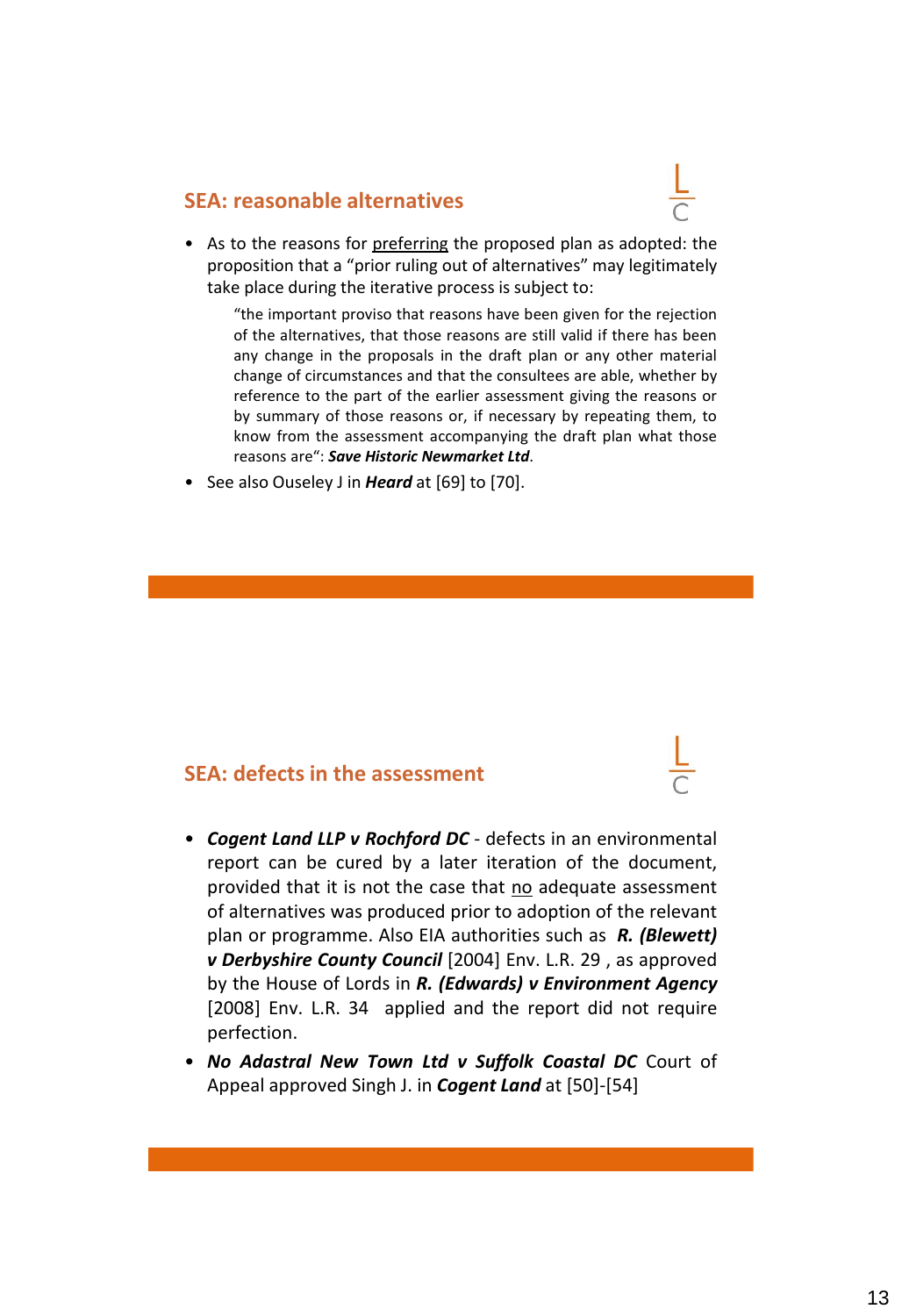## **Legal Challenges**

#### **Legal Challenges**

- Usual judicial review grounds, applied in the context of the SEAR/SEAD. See *R. (Friends of the Earth England, Wales and Northern Ireland Ltd) v Welsh Ministers* at [96]-[97]
- *Kendall v Rochford DC* [2015] Env LR 21 as with JR generally, irrationality claims faced "a daunting and difficult task" –
	- "In this case the task is harder still because the allegation, in essence, is that it was impossible for the inspector rationally to conclude that the council had applied the approach to community involvement in plan-making described in a document which it had itself prepared and adopted under the relevant statutory procedure. That is a bold allegation to make."